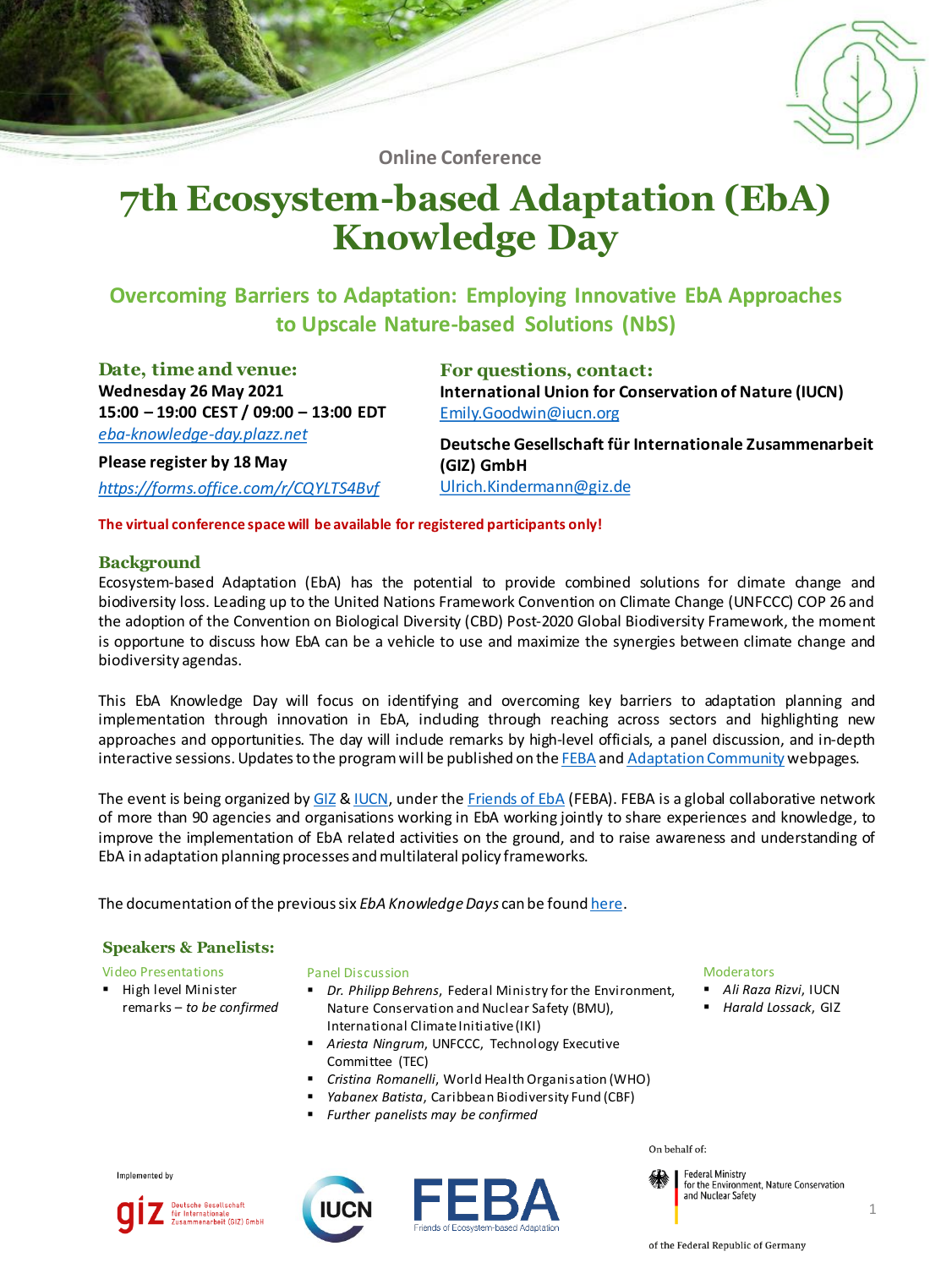

## **Agenda**

| <b>Time</b>        |                    | <b>Content</b>                                                                                                                                                                                                                                                                                                                                          |                                                                                                                                                         |  |
|--------------------|--------------------|---------------------------------------------------------------------------------------------------------------------------------------------------------------------------------------------------------------------------------------------------------------------------------------------------------------------------------------------------------|---------------------------------------------------------------------------------------------------------------------------------------------------------|--|
| (CEST)             | (EDT)              |                                                                                                                                                                                                                                                                                                                                                         | <b>Inputs</b>                                                                                                                                           |  |
| 14.30              | 08.30              | Check-in                                                                                                                                                                                                                                                                                                                                                | Technical support available                                                                                                                             |  |
| 15.00              | 09.00              | Welcome by organisers                                                                                                                                                                                                                                                                                                                                   | Ali Raza Rizvi, IUCN & Harald Lossack, GIZ                                                                                                              |  |
| 15.15              | 09.15              | Opening remarks by BMU-IKI                                                                                                                                                                                                                                                                                                                              | Dr. Philipp Behrens, Head of Division<br>International Climate Initiative (IKI), BMU                                                                    |  |
| 15.30              | 09.30              | Reports from the Ministers: "Overcoming Barriers to Adaptation"                                                                                                                                                                                                                                                                                         |                                                                                                                                                         |  |
| 15.50              | 09.50              | <b>Virtual Coffee Break</b>                                                                                                                                                                                                                                                                                                                             |                                                                                                                                                         |  |
| 16.00              | 10.00              | Panel: "Employing Innovative EbA<br>Approaches to Upscale Nature-Based<br>Solutions"<br>Moderated by Ali Raza Rizvi, IUCN                                                                                                                                                                                                                               | • Dr. Philipp Behrens, BMU-IKI<br>Ariesta Ningrum, UNFCCC, TEC<br>Cristina Romanelli, WHO<br>Yabanex Batista, CBF<br>Further panelists may be confirmed |  |
| 17.30              | 11.30              | <b>Virtual Coffee Break</b>                                                                                                                                                                                                                                                                                                                             |                                                                                                                                                         |  |
| 17.40              | 11.40              | <b>Breakout Sessions</b><br>See page 3 of agenda for details                                                                                                                                                                                                                                                                                            |                                                                                                                                                         |  |
| $17:45-$<br>18:15  | $11.45 -$<br>12.15 | Round 1<br>New projects in the BMU-IKI portfolio with a focus on Latin America and the Caribbean<br>1.<br>Subnational EbA implementation - Case São Paulo<br>2.<br>EbA Goes Digital: Plans and Needs for the Upcoming Virtual Training Course<br>3.<br>Green-Gray Infrastructure<br>4.<br>Long-term monitoring of the performance of EbA projects<br>5. |                                                                                                                                                         |  |
| $18:20 -$<br>18:50 | $12.20 -$<br>12.50 | Round 2<br>Challenges of Scaling Up and Financing Ecosystem-Based Adaptation<br>1.<br>Why EbA matters in infrastructure<br>2.<br>Integrating the forestry and fisheries/aquaculture sectors in NAPs<br>3.<br>Why Gender matters for EbA<br>4.<br>Biodiversity, Climate, One Health and EbA<br>5.                                                        |                                                                                                                                                         |  |
| 18:50              | 12.50              | <b>Feedback Session</b>                                                                                                                                                                                                                                                                                                                                 | Harald Lossack, GIZ & Ali Raza Rizvi, IUCN                                                                                                              |  |
| 19.00              | 13.00              | End of the official program                                                                                                                                                                                                                                                                                                                             |                                                                                                                                                         |  |

### **Documentation:**

The 7th EbA Knowledge Day event will be held online supported by a mobile event app, available at [eba-knowledge](https://eba-knowledge-day.plazz.net)day.plazz.net. In addition to online conferencing, several interactive features will be available. **All presentations and sessions will be recorded** and made available to registered participants on the virtual event space until October 2021. Please check the **[FEBA](http://www.friendsofeba.com)** and **Adaptation [Community](https://www.adaptationcommunity.net/invitation-to-the-6th-eba-knowledge-day-maximizing-the-potential-of-eba/)** webpages for updates.

### **Social media:**

Please use hashtags #EbAKD7 and #KnowledgeDay on Twitter and other channels. Tagging [@Adapt\\_Community](https://twitter.com/Adapt_Community) and [@FriendsofEbA](http://www.twitter.com/FriendsofEbA) would be appreciated.